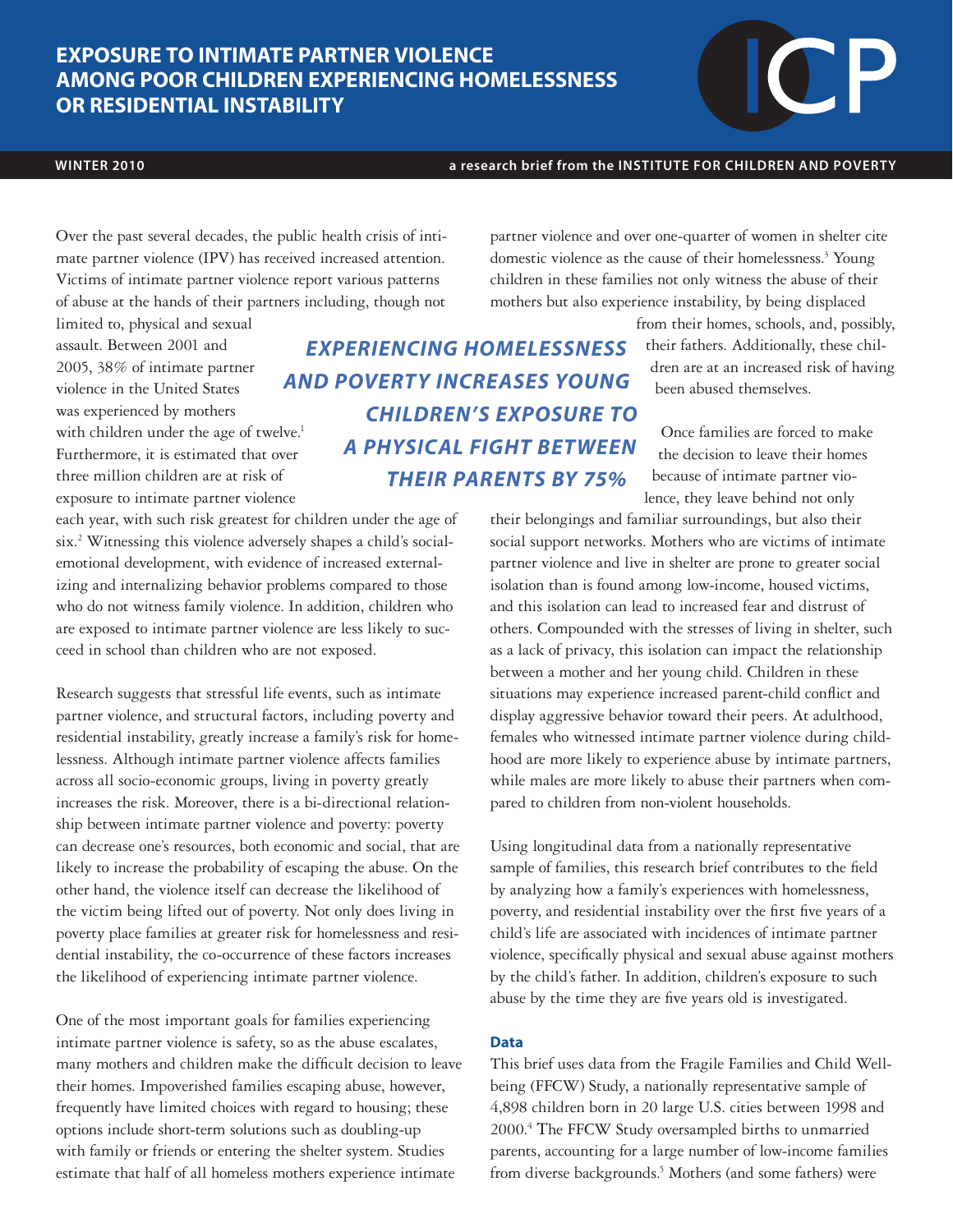**page 2 Exposure to Intimate Partner Violence among Poor Children** 

interviewed shortly after the child's birth, usually in the hospital, and again when their children were one, three, and five years old. A nine-year follow-up was fielded between 2007 and 2009, with an expected release sometime in 2010/2011. Core interviews with mothers, conducted via telephone, included questions regarding household demographic characteristics, housing status, household income, intimate partner relationships, and children's exposure to violence between parents. Sample weights were used in the analysis to ensure that the descriptive statistics were representative of the population.<sup>6</sup>

In this brief, five-year-old children were classified into three mutually exclusive groups based on their household's average annual income from birth to age five, as well as their family's housing history. First, only the housing histories of children who were in poverty were examined. Poverty status was determined by calculating the average poverty level for a child over his or her entire life (from birth to age five), and children whose lifetime level on average was below 100% of the poverty line were classified as being poor. In 2005, the approximate year the children were five years old, the federal poverty line for a family of four was \$19,806 (two adults and two children under age 18); therefore, families earning less than this amount, or below 100% of the poverty line, would be considered poor.<sup>7</sup>

The first group, "ever homeless," included children whose mothers reported living in a shelter or in a place not intended for housing at any time during the first five years of her child's life (*n*=198). The remaining poor children, who had not experienced homelessness, were classified by their experiences with residential instability, namely the number of times they moved from birth to age five. Research documents the adverse effects of multiple moves (three or more) on child developmental outcomes. Therefore, the second group, "residentially unstable," included children whose families moved three or more times from birth to age five  $(n=468)$ . The third and final group, "residentially stable," included children in families who moved less than three times from birth to age five (*n*=1,046). While children in these three groups shared the experience of growing up in poverty, the main factor differentiating the ever homeless children from the residentially unstable and residentially stable children was their experience with a severe housing crisis. Additionally, children in poor households that change residences frequently can be considered most "at risk" for homelessness, as the combination of chronic poverty and other factors that force a family to move multiple times can also force a household into homelessness.<sup>8</sup>

To measure intimate partner violence, mothers were asked at each wave of data collection if the children's fathers had abused the mothers physically or sexually during the last month of the relationship. Experiences of physical abuse against mothers

when children were ages one and three included the mother being slapped, kicked, hit with an object, or hit with a fist by their children's fathers. At age five, physical abuse included all acts described in years one and three, as well as the mother being pushed, grabbed, shoved, or having an object thrown at her. Sexual abuse was defined as whether or not the child's father forced the mother to have unwanted sex or perform sexual acts when the child was age one, three, and five.<sup>9</sup> Children's exposure to intimate partner violence was measured only at age five, whereby mothers reported whether their children had witnessed a physical fight between the parents or whether their children's fathers had seriously hurt their mothers at any time during the previous two years.<sup>10</sup> Further differentiation between children's exposure to either a physical fight between the parents or to their mothers being seriously hurt by their fathers was not available in the FFCW study.

### **Demographics**

Overall, mothers in the three groups were predominately non-white, in their late twenties, and had two children. Ever homeless poor families reported greater utilization of financial assistance programs, such as receipt of cash welfare (TANF), and mothers were less likely to be in a relationship with their children's fathers. Compared to the other families, residentially unstable poor mothers were less likely to receive rental subsidies or to have completed high school. Residentially stable poor families moved considerably fewer times, the mothers were more likely to be married to their children's fathers when children were age five, and more likely to be Hispanic than poor families who experienced homelessness or were residentially unstable.

#### **Figure 1**

## PERCENT OF MOTHERS EXPERIENCING PHYSICAL AND SEXUAL ABUSE DURING CHILDREN'S FIRST FIVE YEARS

(by housing and poverty status)

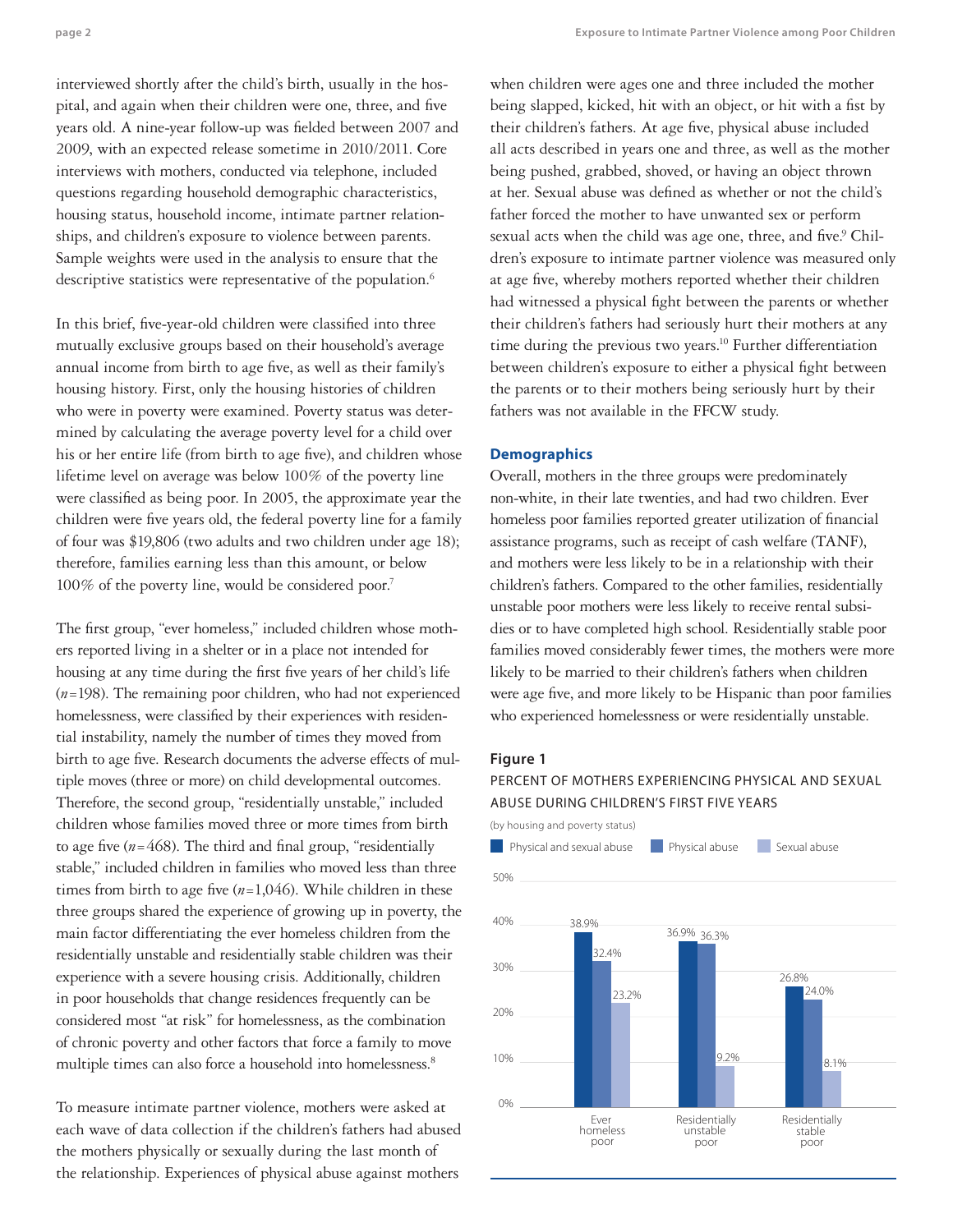#### **Mothers' Experiences of Intimate Partner Violence**

By the time their children were five years old, ever homeless and residentially unstable poor mothers reported higher rates of intimate partner violence than their residentially stable poor cohorts (see Figure 1). Over one-third (38.9%) of ever homeless poor and residentially unstable poor (36.9%) mothers reported both physical and sexual abuse, compared to 26.8% of residentially stable poor mothers. The most prevalent form of relationship violence, physical abuse, was suffered most frequently by residentially unstable poor mothers, at 36.3%, while 32.4% of ever homeless poor and 24.0% of residentially stable poor mothers reported this type of abuse. Almost one-quarter (23.2%) of ever homeless poor mothers were sexually abused by their children's fathers, compared to 9.2% and 8.1% of residentially unstable and residentially stable poor mothers, respectively.

Furthermore, after controlling for demographic characteristics, experiencing homelessness, poverty, and residential instability greatly increased the likelihood of mothers experiencing intimate partner violence, in comparison to residentially stable poor mothers.11 In particular, living in poverty and experiencing homelessness at any time during the first five years of a child's life increased a mother's probability of being abused by 35.0% for both types of abuse, 44.0% for physical abuse, and 63.0% for sexual abuse. Comparatively, living in poverty and moving three or more times also increased the chances of intimate partner violence, though to a lesser degree: 16.0% for both physical and sexual abuse, 26.0% for physical abuse, and 19.0% for sexual abuse (see Figure 2).

#### **Figure 2**

0%

10%

20% 30%

40%

## PERCENT INCREASE IN THE PROBABILITY OF MOTHERS EXPERIENCING ABUSE

(by housing and poverty status)

Physical and sexual abuse

16.0%

35.0%



Physical abuse Sexual abuse

26.0%

19.0%

#### **Children's Exposure to Intimate Partner Violence**

As seen in Figure 3, ever homeless poor children (11.2%) were slightly more likely to have ever witnessed a physical fight between their parents than residentially unstable poor (8.9%) or residentially stable poor (4.8%) children at age five. Residentially unstable poor children (4.8%) were more likely to witness their mothers being seriously hurt by their fathers, compared to 2.7% of residentially stable poor and 0.6% of ever homeless poor children (see Figure 4).

#### **Figure 3**

PERCENT OF CHILDREN EVER EXPOSED TO A PHYSICAL FIGHT BETWEEN THEIR MOTHERS AND THEIR FATHERS AT AGE FIVE

(by housing and poverty status)



#### **Figure 4**

## PERCENT OF CHILDREN EVER EXPOSED TO MOTHERS BEING SERIOUSLY HURT BY THEIR FATHERS AT AGE FIVE

(by housing and poverty status)

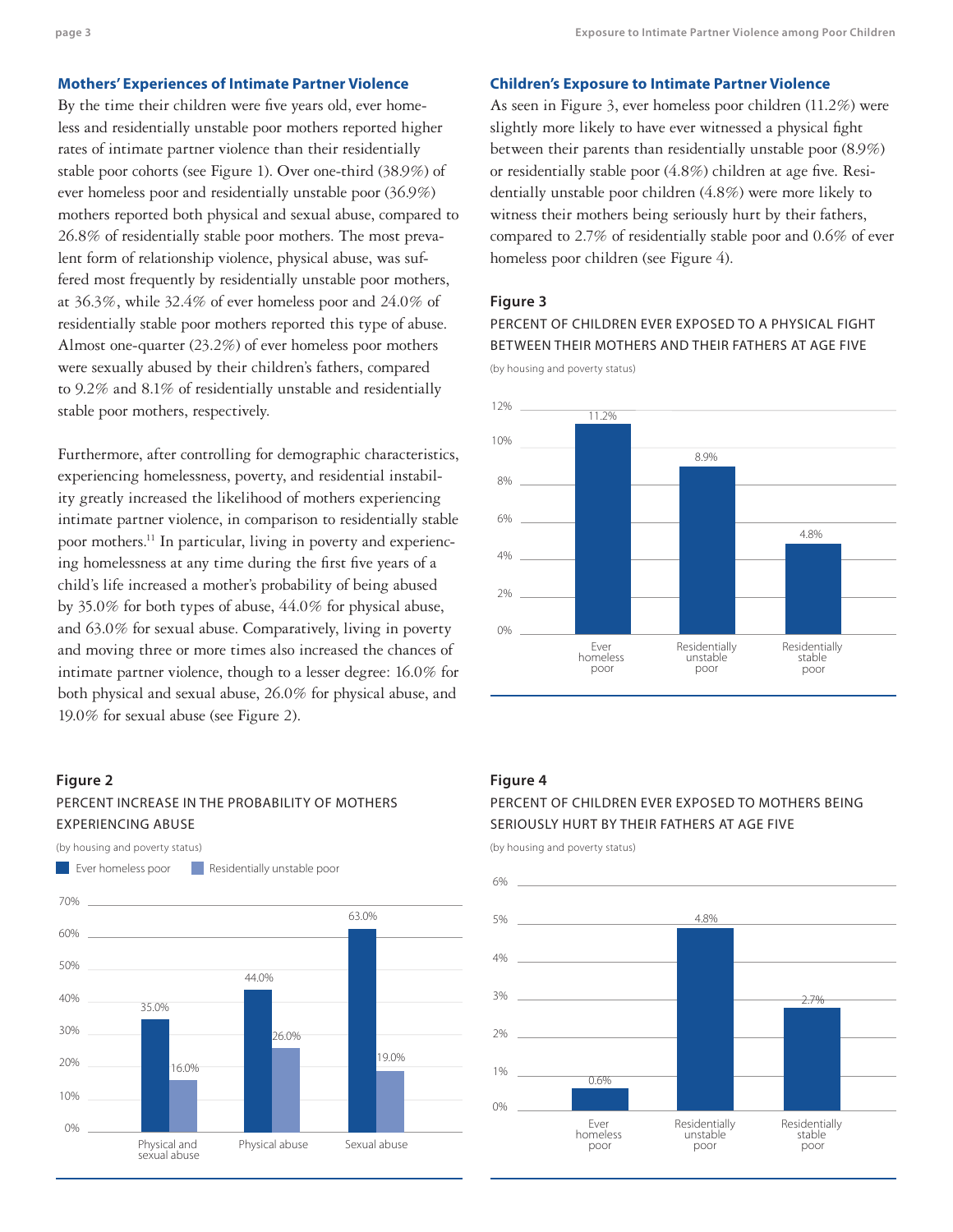In addition, experiencing homelessness, poverty, and residential instability greatly increased the likelihood of children's exposure to intimate partner violence at age five in comparison to residentially stable poor children.<sup>12</sup> Specifically, experiencing homelessness at any time during the first five years of a poor child's life increased children's exposure to a physical fight between their mothers and fathers by 75.0%, while moving three or more times increased the chance of exposure by 66.0%.

#### **Conclusion**

As this brief demonstrates, experiences with homelessness, poverty, residential instability, and intimate partner violence are largely intertwined. The findings from this study offer further support for this association, and indicate that intimate partners victimize a greater percentage of poor mothers who experience either homelessness or residential instability during the first five years of their children's lives than residentially stable poor mothers. Similarly, ever homeless and residentially unstable poor children have higher rates of exposure to a physical fight between parents than residentially stable poor children at age five. Residentially unstable and stable poor children, however, are more likely to witness their mothers being seriously hurt by their fathers than are ever homeless poor children.13 Nonetheless, these findings lend further credence to the similarities between families experiencing homelessness and residential instability, and point to longterm, negative economic and social consequences for mothers and their children.

The cumulative effects of these early experiences on children's well-being is well documented in the literature, with impacts seen across various developmental domains, such as social-emotional functioning, relationships with parents and peers, and academic achievement. For mothers, these events are shown to affect parenting behaviors and well-being, thus potentially compromising the quality of interactions with their children. Moreover, the concomitant nature of these experiences for many families is yet another barrier to financial independence and stability, which are necessary and important goals for families to achieve in order to break the cycle of poverty and violence. Further examination into the relationship among intimate partner violence, homelessness, poverty, and residential instability can contribute to a better understanding of the complex needs of mothers and children suffering from intimate partner violence and exposure, as well as identify where to directly target prevention efforts and services.

#### **Endnotes**

- <sup>1</sup> Shannon Catalano, "Intimate Partner Violence in the United States," U.S. Department of Justice, 2007, http://bjs.ojp.usdoj.gov/content/pub/ pdf/ipvus.pdf
- <sup>2</sup> Joy D. Osofsky, "Children Who Witness Domestic Violence: The Invisible Victims," *Social Policy Report* IX (1995): 1–20.
- 3U.S. Conference of Mayors, *Hunger and Homelessness Survey: A Status Report on Hunger and Homelessness in America's Cities: A 25-City Survey,*  December 2008.
- <sup>4</sup>The Fragile Families and Child Wellbeing Study is a joint effort by Princeton University's Center for Research on Child Wellbeing and Center for Health and Wellbeing, the Columbia Population Research Center, and the National Center for Children and Families at Columbia University. For more information, visit: http://www.fragilefamilies.princeton.edu. The Fragile Families and Child Wellbeing Study was supported by Grant Number R01HD36916 from the Eunice Kennedy Shriver National Institute of Child Health & Human Development (NICHD). The contents of this paper are solely the responsibility of the authors and do not necessarily represent the official views of NICHD.
- 5Nancy E. Reichman, Julien O. Teitler, Irwin Garfinkel, and Sara S. McLanahan, "Fragile Families: Sample and Design," *Children and Youth Services Review* 23 (2001): 303–326.

<sup>6</sup> Sample weights at wave five were used to obtain unbiased statistical estimates. The FFCW sample was selected using a complex sample design, where the sample members were not selected independently and were not selected with equal probabilities. All of the weights adjust for the sample design (probability of selection), non-response at baseline, and attrition based on observed characteristics over the waves. For more information on sample selection and research design, see Nancy E. Reichman, Julien O. Teitler, Irwin Garfinkel, and Sara S. McLanahan, "Fragile Families: Sample and Design," *Children and Youth Services Review* 23 (2001): 303–326.

- <sup>7</sup> Federal poverty thresholds vary by family size and composition, and by calendar year. For example, in 2005 a family comprised of: (1) a woman under 65 years old and a child under 18 years old was in poverty if the household income was less than \$13,461, or (2) a woman under 65 years old and two children under 18 were in poverty if the household income was less than \$15,735. For more information on the poverty threshold tables, see "Poverty Thresholds by Size of Family and Number of Related Children Under 18 years," U.S. Census Bureau, http://www.census.gov/ hhes/www/poverty/threshld.html
- 8The prevalence of homelessness and housing instability in the FFCW Survey has been analyzed in a previous report from the Institute for Children and Poverty, "Examination of Residential Instability and Homelessness among Young Children," Fall 2009.
- <sup>9</sup> For the purpose of this study, instances of physical and sexual abuse reported by mothers at any or all of the three time points are counted only once.
- <sup>10</sup> Although mothers were asked to report their own experiences of intimate partner violence when their children were ages one, three, and five, children's exposure to intimate partner violence was only assessed at age five.
- <sup>11</sup> Binary logistic regressions were conducted to examine which characteristics predicted whether or not mothers would experience intimate partner violence by their children's fathers from birth to age five. The models controlled for: (1) child's sex; (2) mother's race/ethnicity; (3) mother's education; (4) received rental subsidy; (5) mother's relationship with the child's father; (6) poverty and experienced homelessness; and (7) poverty and residential instability. Marginal effects were calculated in order to determine the changes in predicted probabilities for intimate partner violence by experiencing homelessness, poverty, or residential instability. The reference category for these analyses was residentially stable poor.
- <sup>12</sup> Binary logistic regressions were conducted to examine which characteristics predicted whether or not children would be exposed to intimate partner violence against their mothers by their fathers by age five. The model controlled for: (1) child's sex; (2) mother's race/ ethnicity; (3) mother's education; (4) received rental subsidy; (5)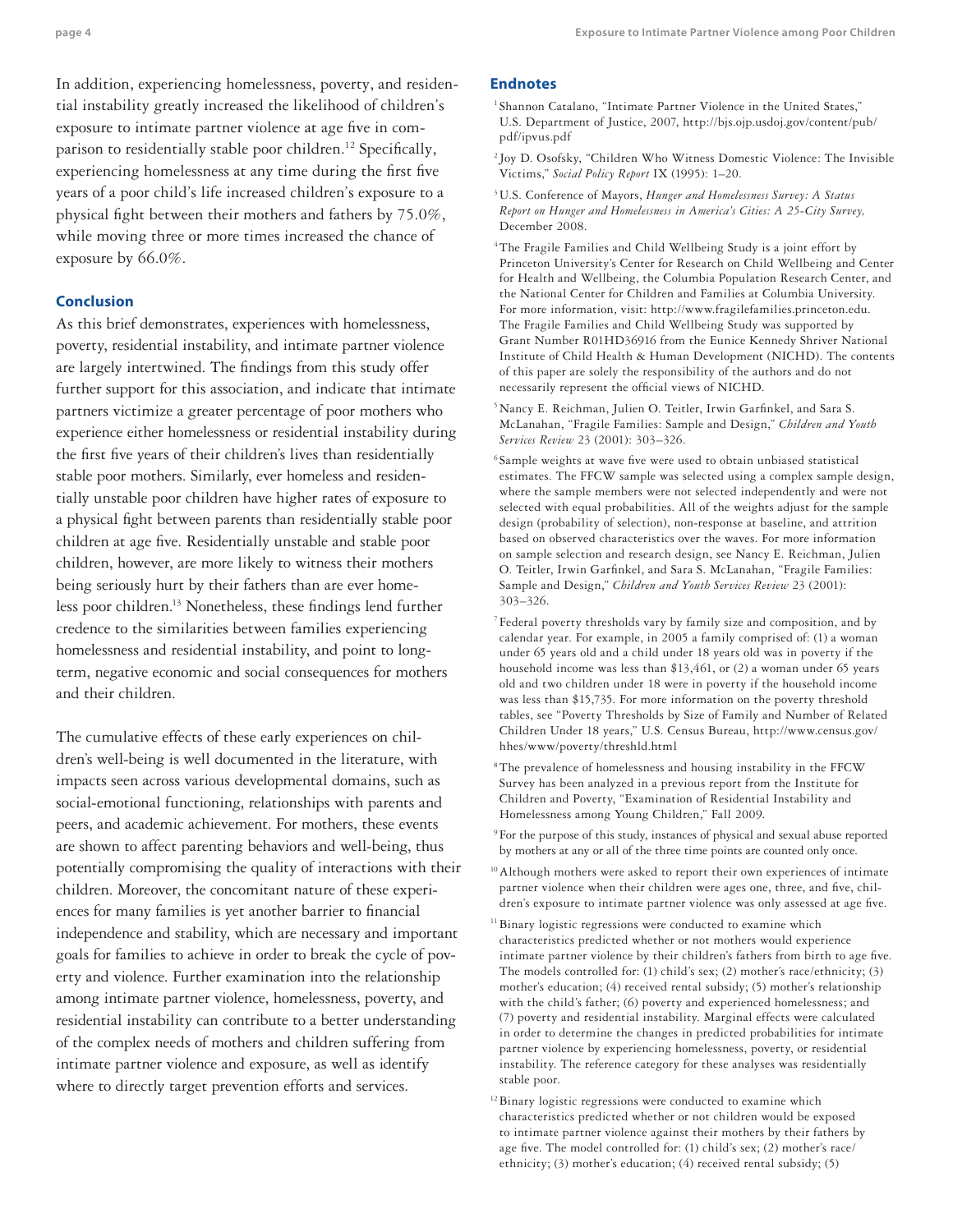mother's relationship with the child's father; (6) poverty and experienced homelessness; and (7) poverty and residential instability. Marginal effects were calculated in order to determine the changes in predicted probabilities for children's exposure to intimate partner violence by experiencing homelessness, poverty, and residential instability. These effects are reported only for a child's exposure to a physical fight between parents by age five; the number of children exposed to mothers being seriously hurt by the children's fathers by age five was too small to conduct this analysis. The reference category for these analyses was residentially stable poor.

<sup>13</sup>The limitations associated with this study are: (1) the study's design does not lend itself to establishing temporal or causal relationships between mothers experiencing IPV or children's exposure with homelessness, poverty, or residential instability; (2) all outcomes were assessed via maternal report, including children's exposure; therefore, results should be interpreted with caution for these reports might have been biased by maternal characteristics or social desirability; and (3) the age of the children precluded FFCW from obtaining children's own reports of exposure to IPV.

#### **Bibliography**

- Anooshian, Linda J., "Violence and Aggression in the Lives of Homeless Children," *Journal of Family Violence* 20 (2005): 373 –387.
- Baker, Charlene K., Phyllis Holditch Niolon, and Hilary Oliphant, "A Descriptive Analysis of Transitional Housing Programs for Survivors of Intimate Partner Violence in the United States," *Violence Against Women* 15  $(2009): 460 - 481.$
- Bassuk, Ellen L. and Jennifer N. Perloff, "Multiply Homeless Families: The Insidious Impact of Violence," *Housing Policy Debate* 12 (2001): 299 –320.
- Bassuk, Ellen L., Ree Dawson, and Nicholas Huntington, "Intimate Partner Violence in Extremely Poor Women: Longitudinal Patterns and Risk Markers," *Journal of Family Violence* 21 (2006): 387–399.
- Borrego, Jr., Joaquin, Mindy R. Gutow, Shira Reicher, and Chikira H. Barker, "Parent-Child Interaction Therapy with Domestic Violence Populations," *Journal of Family Violence* 23 (2008): 495–505.
- Bourassa, Chantal, "Co-Occurrence of Interparental Violence and Child Physical Abuse and Its Effect on the Adolescents' Behavior," *Journal of Family Violence* 22 (2007): 691–701.
- Browne, Angela, "Family Violence and Homelessness: The Relevance of Trauma Histories in the Lives of Homeless and Poor Housed Women," *American Journal of Orthopsychiatry* 63 (1993): 370 –384.
- Byrne, Christina A., Heidi S. Resnick, Dean G. Kilpatrick, Connie L. Best, and Benjamin E. Saunders, "The Socioeconomic Impact of Interpersonal Violence on Women," *Journal of Consulting and Clinical Psychology* 67 (1999): 362–366.
- Fantuzzo, John F. and Rachel Fusco, "Children's Direct Exposure to Types of Domestic Violent Crime: A Population-Based Investigation," *Violence and Victims* 22 (2007): 158 –171.
- Goodman, Lisa A., Katya Fels, and Catherine Glenn, "No Safe Place: Sexual Assault in the Lives of Homeless Women," 2006, http://www. nsvrc.org/publications/research-briefs/no-safe-place-sexual-assault-liveshomeless-women
- Goodman, Lisa A., Katya Fels Smith, Angela M. Borges, and Rachel Singer, "When Crisis Collide: How Intimate Partner Violence and Poverty Intersect to Shape Women's Mental Health and Coping," *Trauma, Violence, & Abuse* 10 (2009): 306 –329.
- Holt, Stephanie, Helen Buckley, and Sadhbh Whelan, "The Impact of Exposure to Violence on Children and Young People: A Review of the Literature," *Child Abuse & Neglect* 32 (2008): 797– 810.
- Institute for Children and Poverty, "Examination of Residential Instability and Homelessness among Young Children," Fall 2009.
- Institute for Children and Poverty, "The Hidden Migration: Why New York City Shelters Are Overflowing with Families," Spring 2002.
- Institute for Children and Poverty, "Homelessness and Violence against Women: Inside and Outside New York City," Spring 2009.
- Institute for Children and Poverty, "Witnessing Violence in the Home and Child Maltreatment," Spring 2009.
- Letiecq, Bethany L., Elaine A. Anderson, and Sally A. Koblinksy, "Social Support of Homeless and Permanently Housed Low-Income Mothers with Young Children," *Family Relations* 45 (1996): 265-272.
- Margolin, Gayla and Elana B. Gordis, "Children's Exposure to Violence in the Family and Community," *Current Directions in Psychological Science* 13 (2004): 152–155.
- Margolin, Gayla and Elana B. Gordis, "The Effect of Family and Community Violence on Children," *Annual Review of Psychology* 51 (2000):  $445 - 479$ .
- McDonald, Renee, Ernest N. Jouriles, Margaret J. Briggs-Gowan, et al., "Violence toward a Family Member, Angry Adult Conflict, and Child Adjustment Difficulties: Relations in Families with 1- to 3-Year-Old Children," *Journal of Family Psychology* 21 (2007): 176 –184.
- Metraux, Stephen and Dennis Culhane, "Family Dynamics, Housing, and Recurring Homelessness among Women in New York City Homeless Shelters," *Journal of Family Issues* 20 (1999): 371–396.
- Osofsky, Joy D., "The Effects of Exposure to Violence on Young Children," *American Psychologist* 50 (1995): 782–787.
- Osofsky, Joy D., "The Impact of Violence on Children," *The Future of Children* 9 (1999): 33 – 49.
- Pavao, Joanne, Jennifer Alvarez, Nikki Baumrind, Marta Induni, and Rachel Kimerling, "Intimate Partner Violence and Housing Instability," *American Journal of Preventive Medicine* 32 (2007): 143 –146.
- Renner, Lynette M. and Kristen S. Slack, "Intimate Partner Violence and Child Maltreatment: Understanding Intra- and Intergenerational Connections," *Child Abuse & Neglect* 30 (2006): 599 – 617.
- Rog, Debra J. and John C. Buckner, "Homeless Families and Children: The 2007 National Symposium on Homelessness Research," U.S. Department of Housing and Urban Development, 2008.
- Shobe, Marcia A. and Jacqueline Dienemann, "Intimate Partner Violence in the United States: An Ecological Approach to Prevention and Treatment," *Social Policy and Society* 7 (2008): 185–195.
- Swick, Kevin J., "The Dynamics of Violence and Homelessness among Young Families," *Journal of Early Childhood Education* 36 (2008): 81-85.
- Yates, Tuppett M., Michelle F. Dodds, L. Alan Sroufe, and Byron Egeland, "Exposure to Partner Violence and Child Behavior Problems: A Prospective Study Controlling for Child Physical Abuse and Neglect, Child Cognitive Ability, Socioeconomic Status, and Life Stress," *Development and Psychopathology* 15 (2003): 199 –218.
- Ziesemer, Carol, Louise Marcoux, and Barbara E. Marxwell, "Homeless Children: Are They Different from Other Low-Income Children?," *Social Work* 39 (1994): 658 – 668.